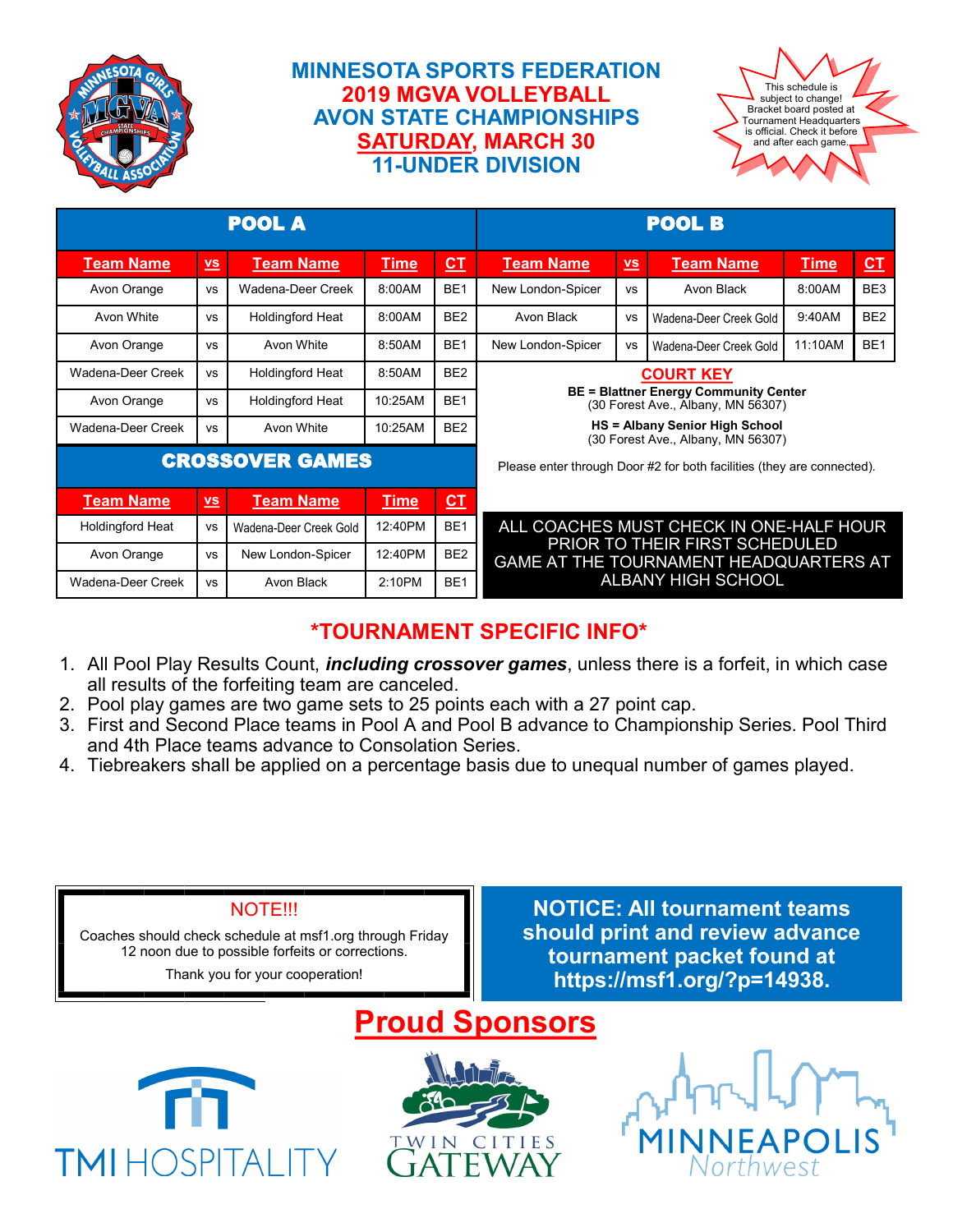## **\*TOURNAMENT INFORMATION\***

- 1. The official tournament schedule is the bracket board posted at the tournament headquarters. Check this continually for changes. It is your responsibility to keep abreast of all changes affecting your team's play.
- 2. 4-4-2 warmup shall be used on a teams first set. Thereafter, including match play, the warm-up shall be 2-2-1.
- 3. Following their first set teams should be prepared to play early if their courts is running ahead of schedule.
- 4. Team coaches must point out any discrepancies in pool play results within 10 minutes after posting. After that time, pool results become final unless a mistake can be corrected by MSF tournament management without substantial hardship or delay of the tournament (games will not be replayed). Thus, teams should not consider the posted results final until 10 minutes after posting.
- 5. Tie breaking and seeding procedures will be posted at the tournament site. If questions arise after reading the procedures, please confer with the MSF manager for an explanation. DO NOT WAIT UNTIL THE LAST MINUTE TO RESOLVE YOUR QUESTIONS.
- 6. In pools where two age divisions are combined all results count in the standings.
- 7. Fifth, sixth and seventh place teams in five, six or seven team pools do not advance.
- 8. Should a forfeit occur within a pool at any time, all points awarded to previous opponents of the forfeiting team shall be canceled. The forfeiting team is out of the tournament and may not play any remaining games. Teams affected by forfeits should report to the tournament manager immediately for further instructions.
- 9. If, due to a no show, a pool has only three teams, then each team will play a three game set against the other two teams in the pool. (If the no show occurs in the second two game set of the pool, the two teams that played in the first two game set shall play a third game after the last scheduled set of the respective pool.
- 10. If a tie exits in won/loss record in pool play, a cumulative point system shall be utilized to determine the top teams in each pool. The following point system shall be utilized.
	- A. Three points shall be awarded for each two or three game set in the following manner:
		- 1. One point for each game victory
		- 2. One point shall be awarded to the team which scored the most points in a two or three game set.
		- 3. Should a tie exist for the most points scored in a two game set, each team shall be awarded ½ point.

| 11. Pool Play:     |                                                    |                     |                                   |
|--------------------|----------------------------------------------------|---------------------|-----------------------------------|
| # Of Teams in Pool | # of Games Played Against<br>Each Opponent in Pool | $#$ of Pts per game | # of Teams<br><b>That Advance</b> |
|                    |                                                    | 20/22               |                                   |
|                    |                                                    | 25/27               |                                   |
| 5                  |                                                    | 25/27               |                                   |
| 6                  |                                                    | 15/17 or 17/19*     |                                   |
|                    |                                                    | 15/17               |                                   |

12. Championship and Consolation Series Bracket Play: Best two of three 25-point games with a 27 point cap. 3<sup>rd</sup> game (if necessary) played to 15 points with a 17 point cap. **NOTE:** Caps are waived in the Championship and Consolation Final.

#### 13. **Referees are provided and line judges will not be used. If necessary, honor calls are expected.**

**NOTE:** Rules posted at the tournament site always supersede those printed previously

**\***15/17 or 17/19 will be specified at the tournament site.

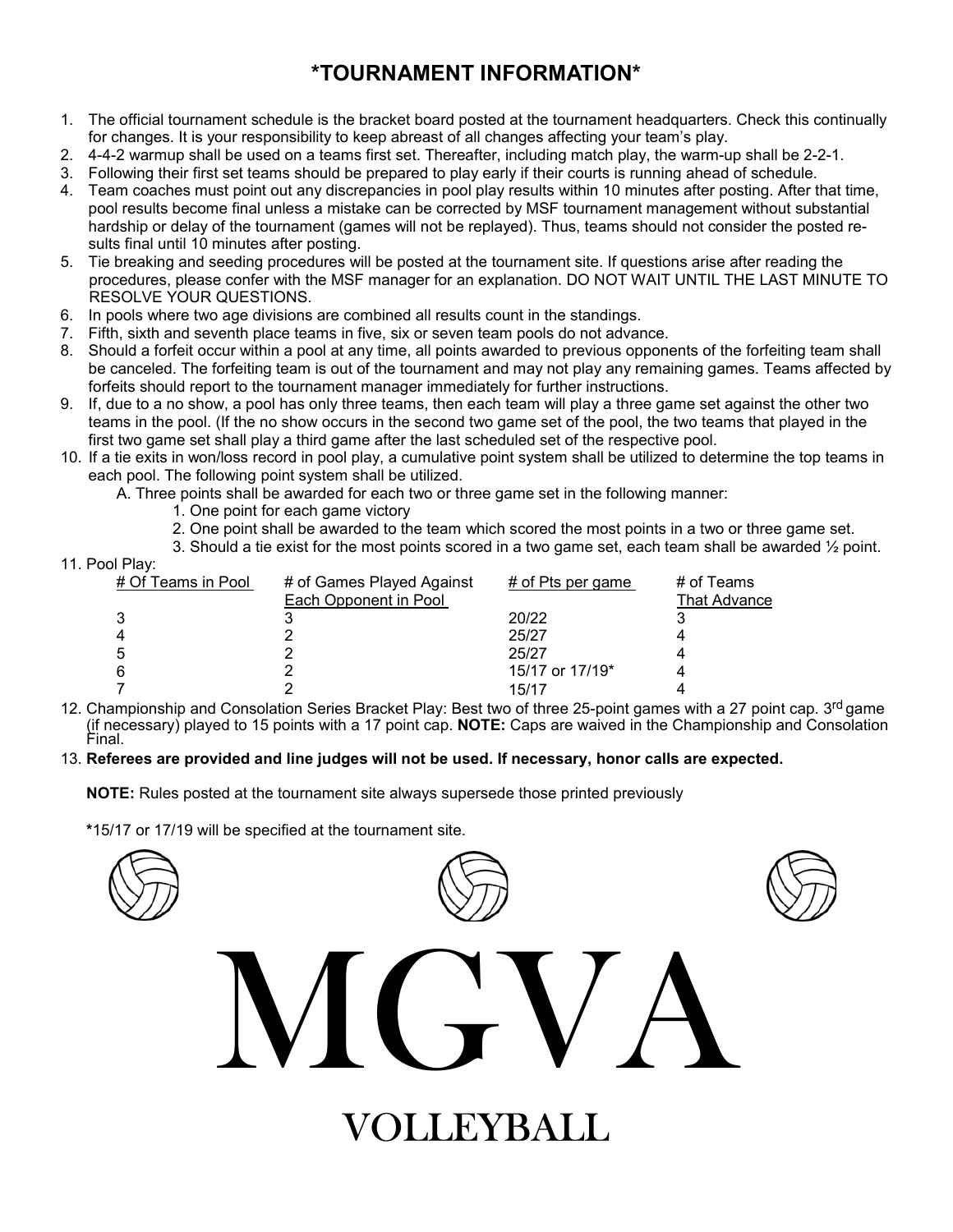# **2019 MGVA VOLLEYBALL 11-UNDER AVON STATE CHAMPIONSHIP SERIES**

**RED = REVISEDPOOL A #1** 2:55PM BE1 (1 **POOL B #2** 4:50PM BE1 (3 **11-UNDER AVON STATE CHAMPIONS POOL B #1** 2:55PM BE2 (2 **POOL A #2 DURING BRACKET PLAY BE PREPARED TO PLAY EARLY IF THE COURT OPENS CHAMPIONSHIPS NOTICE: All tournament teams should print and review advance tournament packet found at https://msf1.org/?p=14938. Proud Sponsors**

**TMIHOSPITALIT** 

TWIN CITIES

Northwest